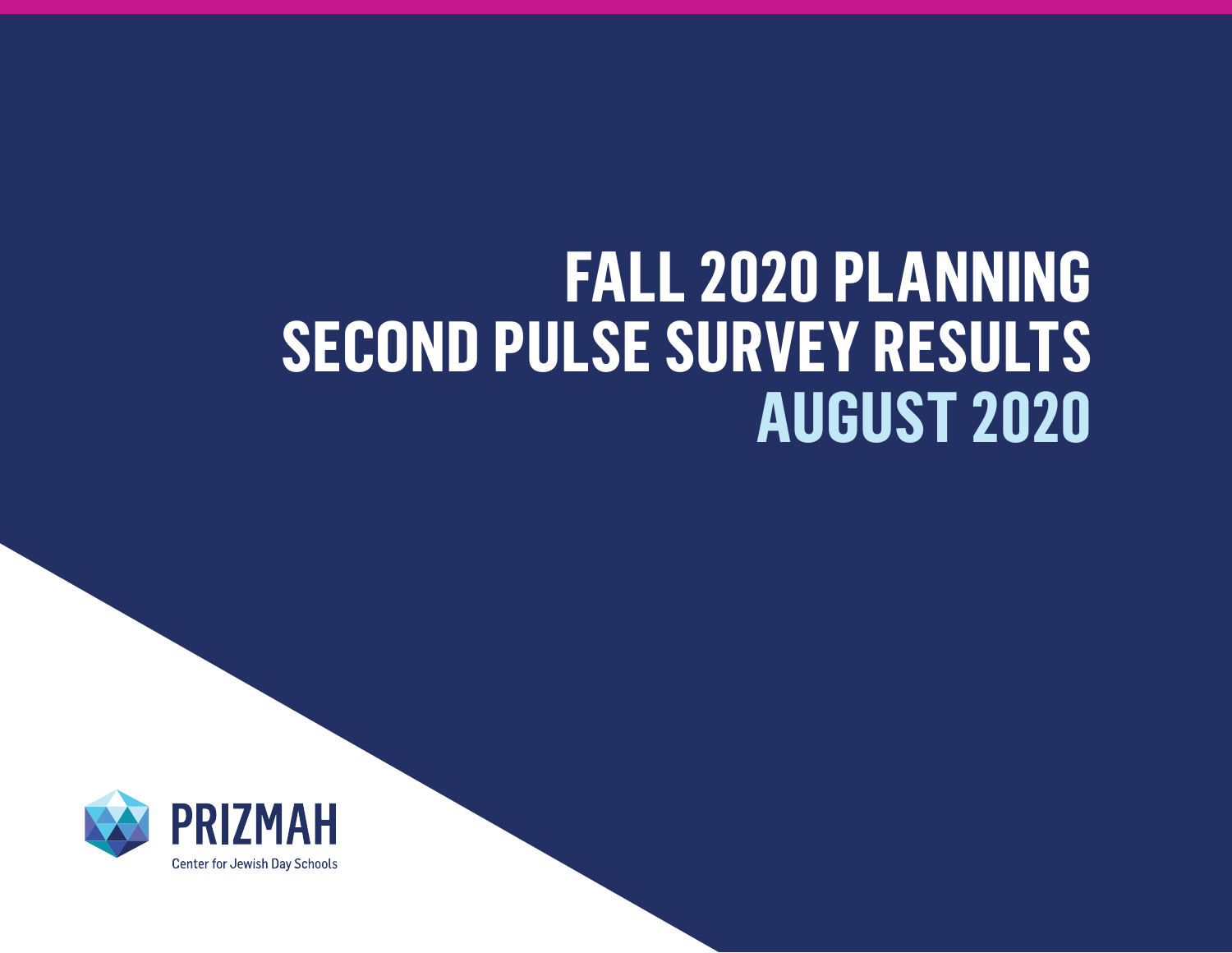Prizmah is dedicated to creating a strategic and systematic approach to research, data collection and knowledge sharing of the collective learning and insights from the field of Jewish day schools to inform, inspire and empower each individual school and community.

This second pulse survey harnesses the knowledge and thinking of Jewish day school and yeshiva leaders in order to provide data and support for planning the 2020–2021 academic year.

The survey was fielded from August 3 – August 10, 2020. The following is a report and analysis of the findings.

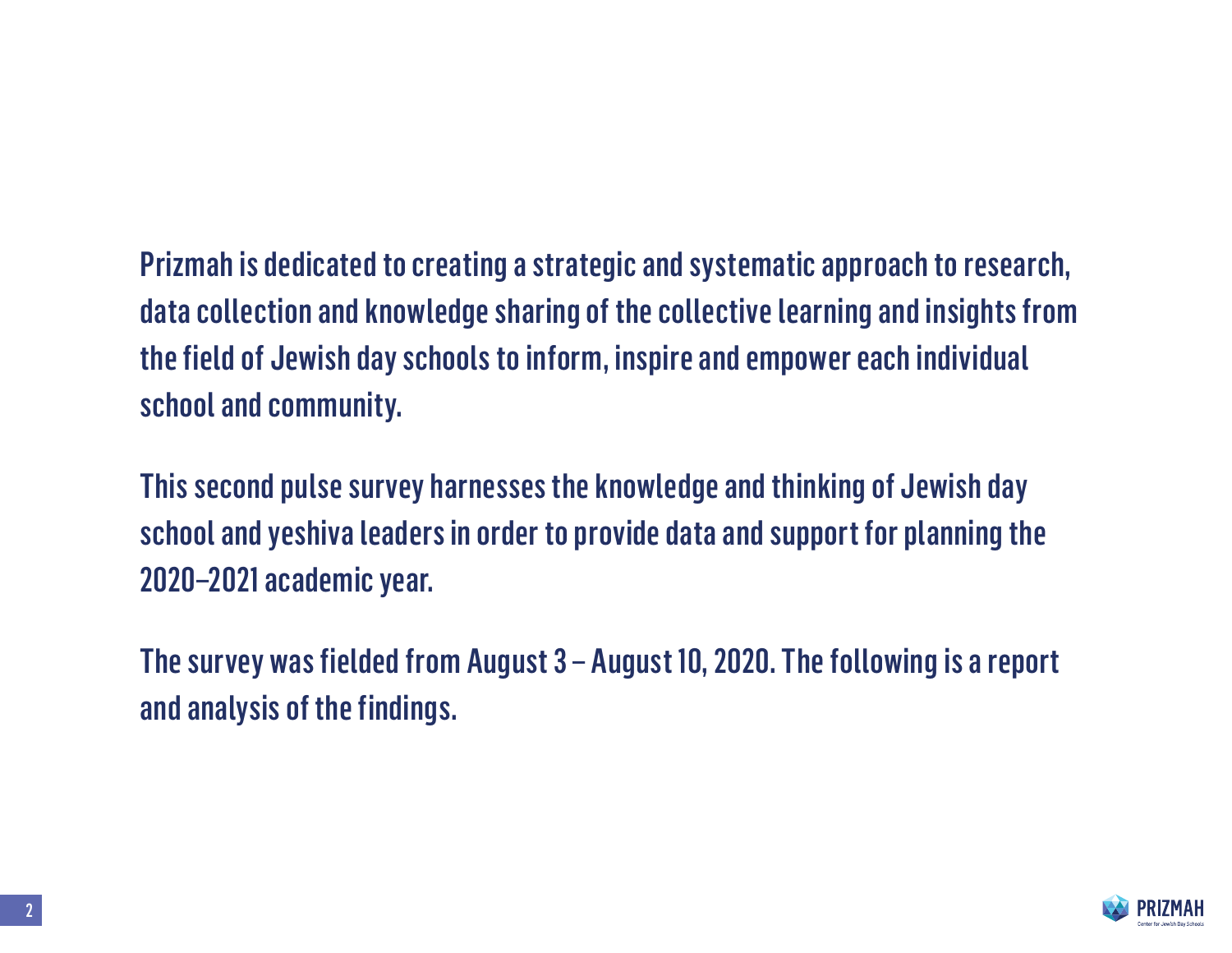

#### **PROFILE OF RESPONDENTS**

In the seven days the survey was in the field, 81 school leaders responded. The respondents are representative of the Prizmah Network of Jewish day schools and yeshivas in school size, geographic and denominational diversity.

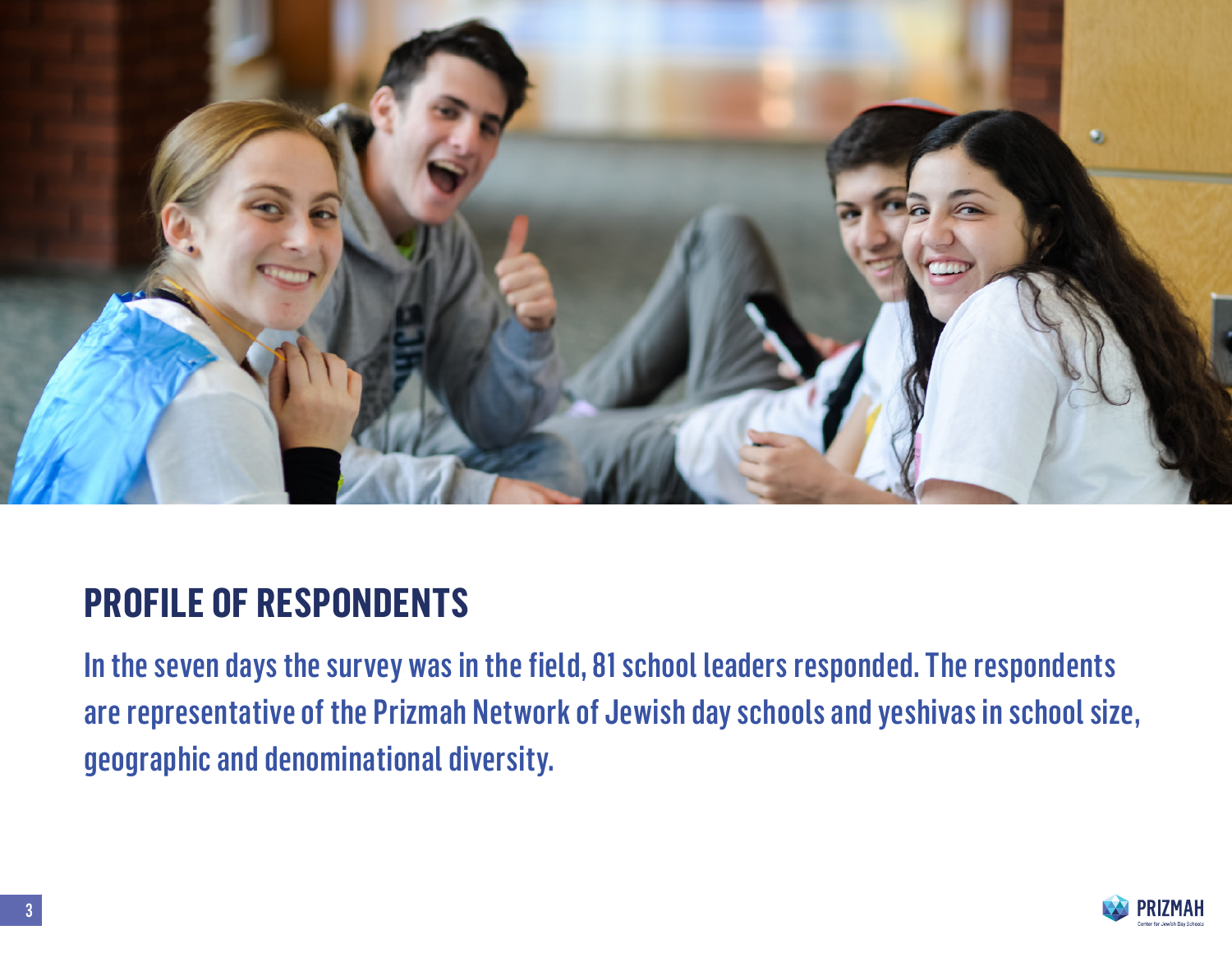#### **EDUCATIONAL MODELS**

We surveyed schools and asked which of the various scenarios they are considering for opening. Early childhood programs are intending to be open fully in person more than other learning options. Many schools are choosing to have in-person classes with an online option to accommodate students who won't enter the building. A few schools are still awaiting guidance around local regulations. Middle schools and high schools are doing more hybrid models. Across the field, fully in person and in person with an online option seem to be the most common models. Several schools still haven't made a decision.

#### Learning Models by Grade Level for Opening of School

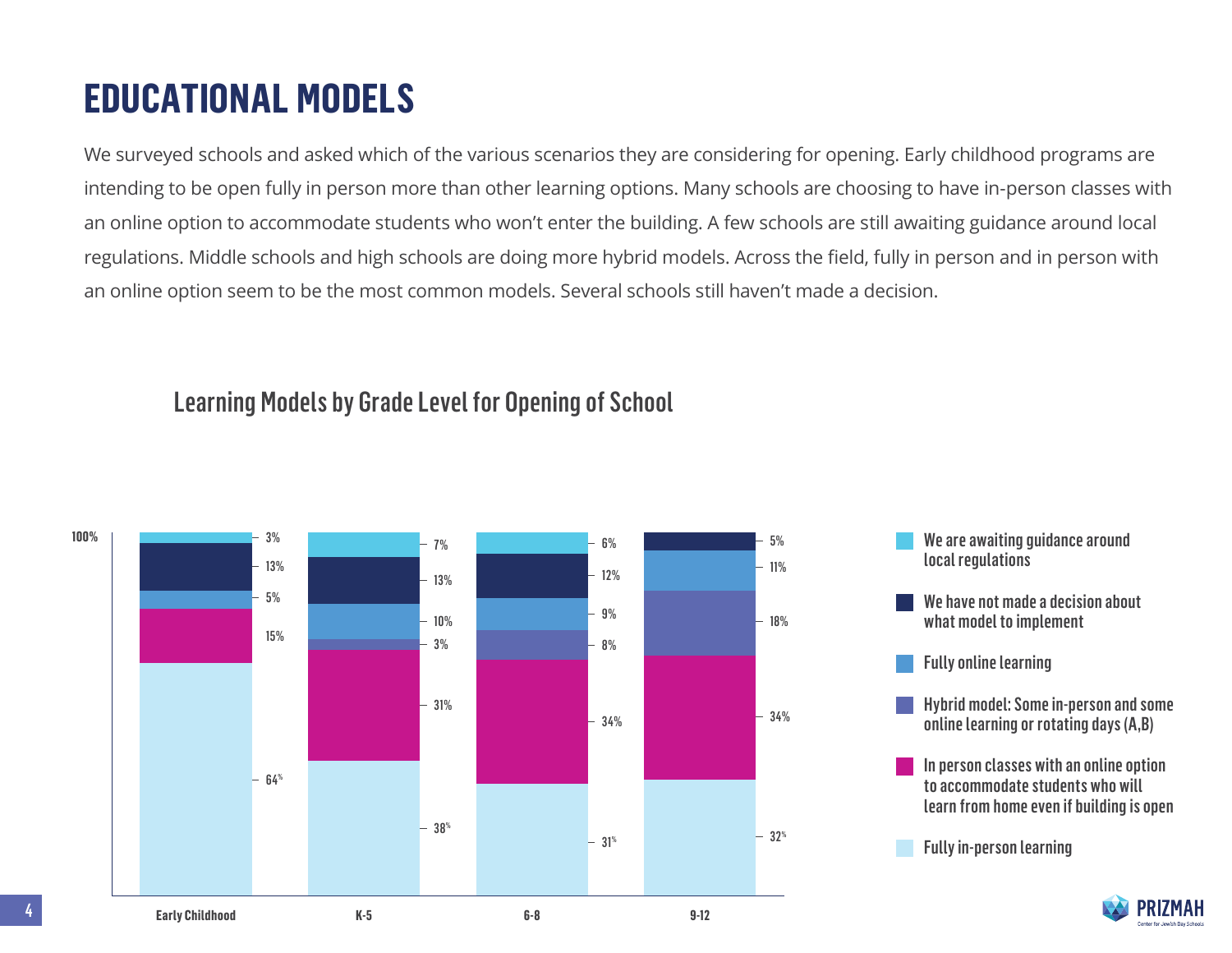### **EDUCATIONAL MODELS: TEACHERS**

A majority of schools -67%- are either expecting most teachers to work in person or under 10% of teachers working remotely only. As of the first week of August 2020, 17% of schools were still unsure how many faculty will be teaching remotely.

#### Faculty Teaching Using Remote Technologies Only, 2020-2021 School Year



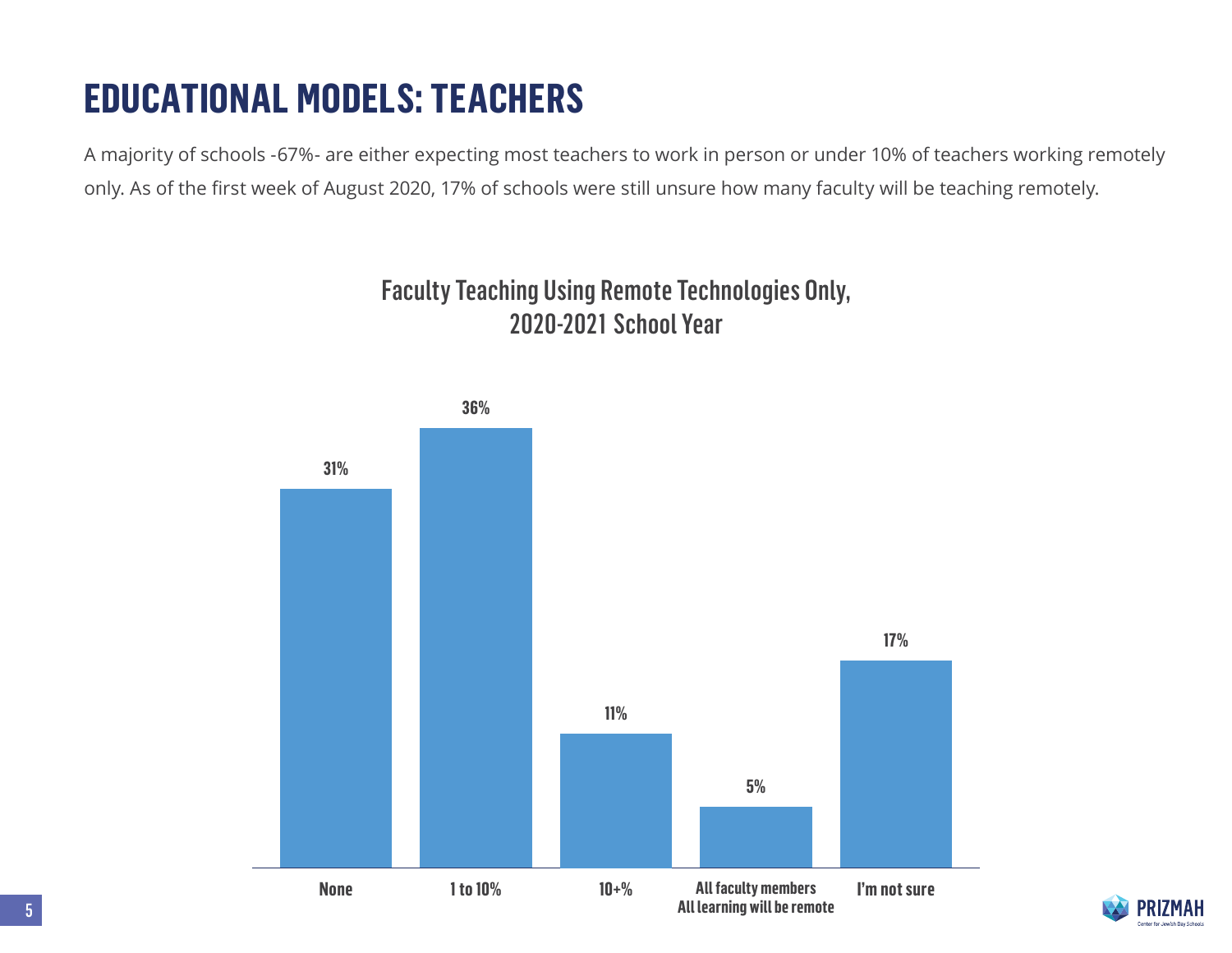#### **EDUCATIONAL MODELS: SPACE ACCOMMODATIONS**

Top changes to physical space schools are utilizing to accommodate health and safety guidelines:

| 1. Manipulating classroom space <b>Manual According to the State of State 35%</b>                                                                                                                                                    |  |
|--------------------------------------------------------------------------------------------------------------------------------------------------------------------------------------------------------------------------------------|--|
| 2. Utilizing outdoor space <b>Manual Excession Contract Contract Contract Contract Contract Contract Contract Contract Contract Contract Contract Contract Contract Contract Contract Contract Contract Contract Contract Contra</b> |  |
| 3. Making changes to ventilation or HVAC systems <b>EXALLE 2018</b> 62%                                                                                                                                                              |  |
| 4. Installing plexiglass or dividers near teacher spaces in the classroom <b>manual 38%</b>                                                                                                                                          |  |
| 5. Making architectural changes in the school <b>Manual Changes</b> in the school <b>Manual</b> Assembly and the school <b>Manual Assembly 18%</b>                                                                                   |  |
| 6. Installing plexiglass between student desks <b>Manufation and Strategie and Strategie and Strategie and Strategie and Strategie and Strategie and Strategie and Strategie and Strategie and Strategie and Strategie and Strat</b> |  |
| 7. Renting space in other buildings <b>Entity of the Strategier of Strategier 3</b> 5%                                                                                                                                               |  |

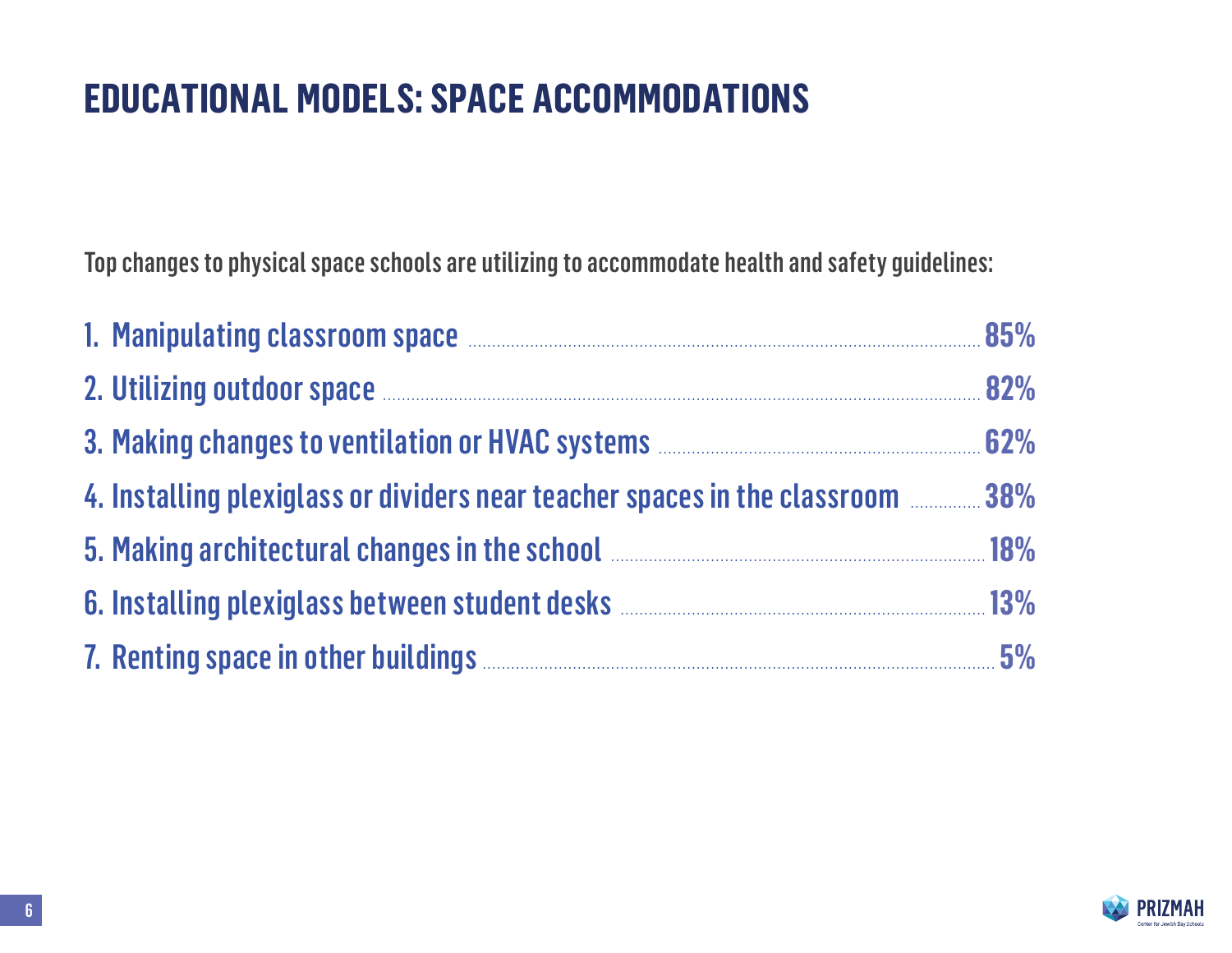### **COMMUNICATIONS: TOWN HALL MEETINGS**

Schools have been hosting town halls or live, online meetings to communicate with parents, students and faculty during the COVID-19 crisis. Since March 2020, 85% of schools used town halls or live online meetings to communicate with parents at least once. The majority of schools hosted more than one, and 26% hosted town halls with parents 6 or more times.

While 36% of schools reported never hosting town halls or live online meetings to communicate with students, close to the same number of schools reported using it more than 6 times with their students. 67% of schools used live online meetings to communicate with faculty 6 or more times, and 95% of schools used it at least once.

**67%**

 $\blacksquare$ 

 $\blacksquare$  1 to 3

 $\blacksquare$  6+

4 to 5



Approximately how many times have you used town halls or live, online meetings since March 2020 to communicate with parents, students and faculty?

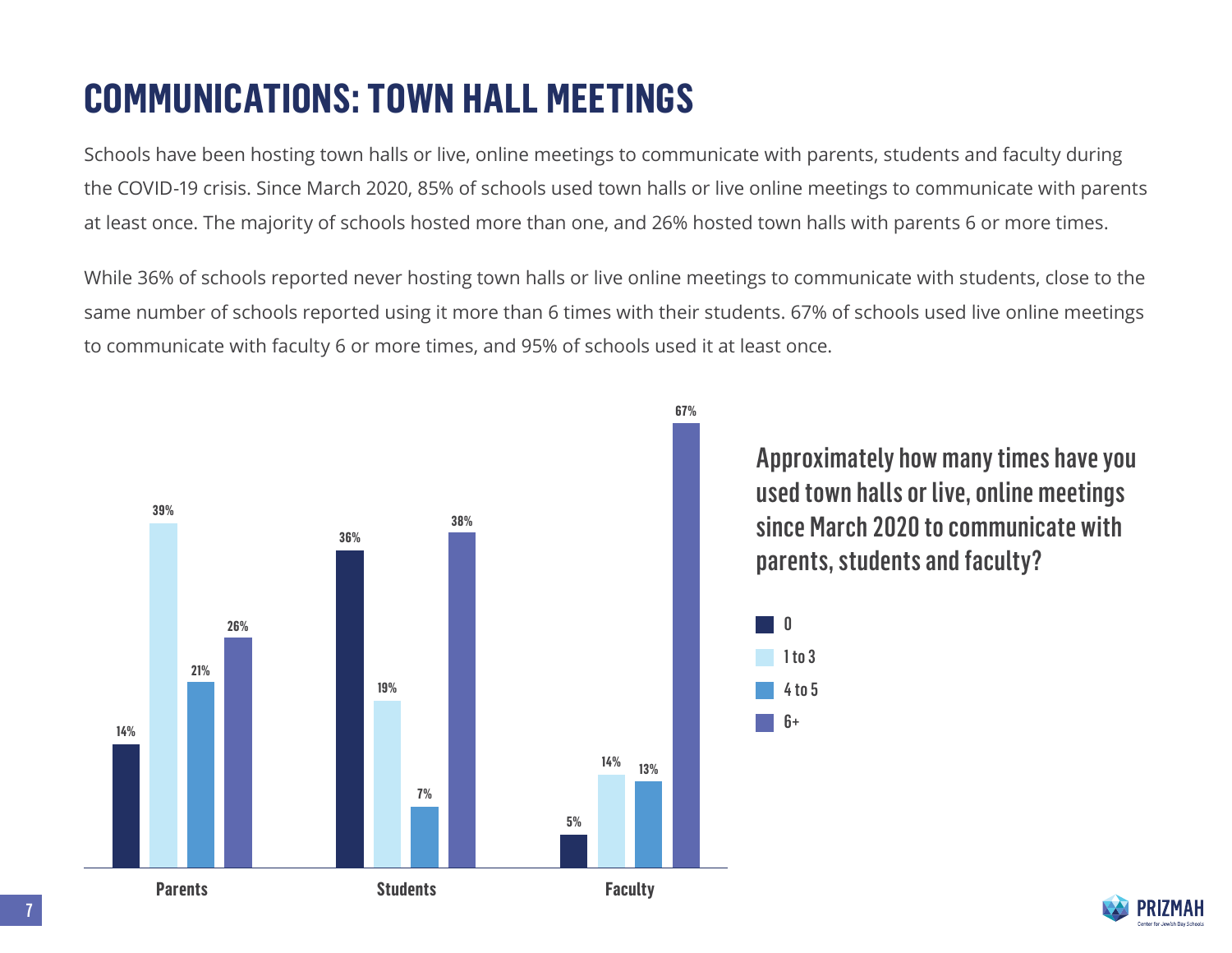### **COMMUNICATIONS: SURVEYS**

Since March 2020, surveys have been widely deployed to receive feedback from and understand the experience of parents, students and faculty on key school issues. Parents and faculty were surveyed the most, while close to half of schools reported that students were not surveyed. 75% of schools have surveyed parents 2 or more times, and 80% of schools reported surveying their faculty at least once.



## Approximately how many times have you officially

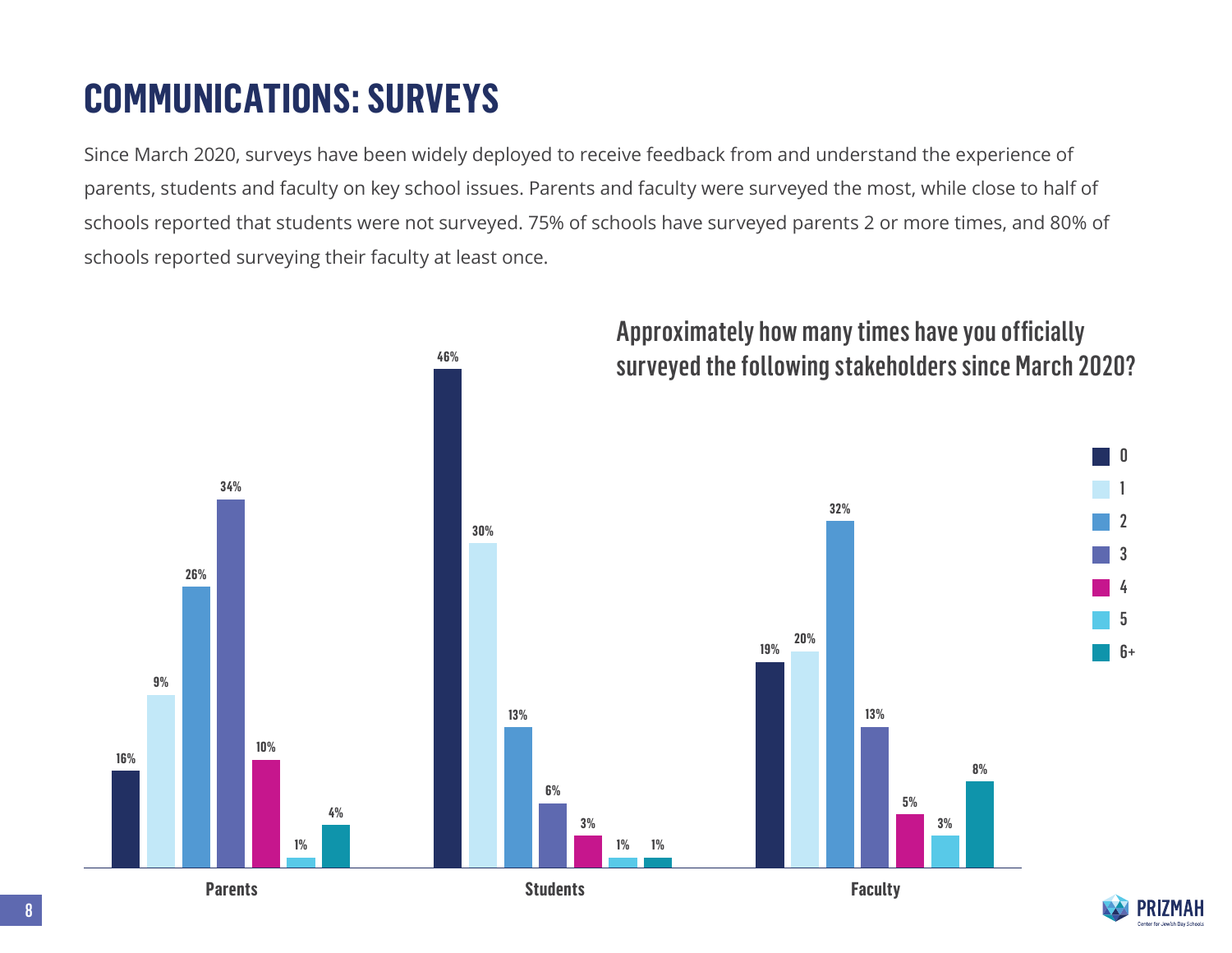### **TUITION: DISCOUNTS**

Tuition discounts for virtual learning is a topic of discussion in many school communities. The majority of schools have reported they are not considering prorated tuition for time that learning is done virtually due to a closed building. Most schools that chose "other" indicated they would be offering discounts for early childhood programs. Among the schools considering giving a prorated tuition discount, the amount varied by grade level and varied greatly among schools. Proposed discounts for early childhood ranged from 20% to 100%. As grade level increases, the proposed tuition discount decreases. In K-5, discounts ranged from 15-50% and fell to 10-15% in middle school to high school.

#### Are you considering a prorated tuition discount for time that learning is done virtually due to a closed building?



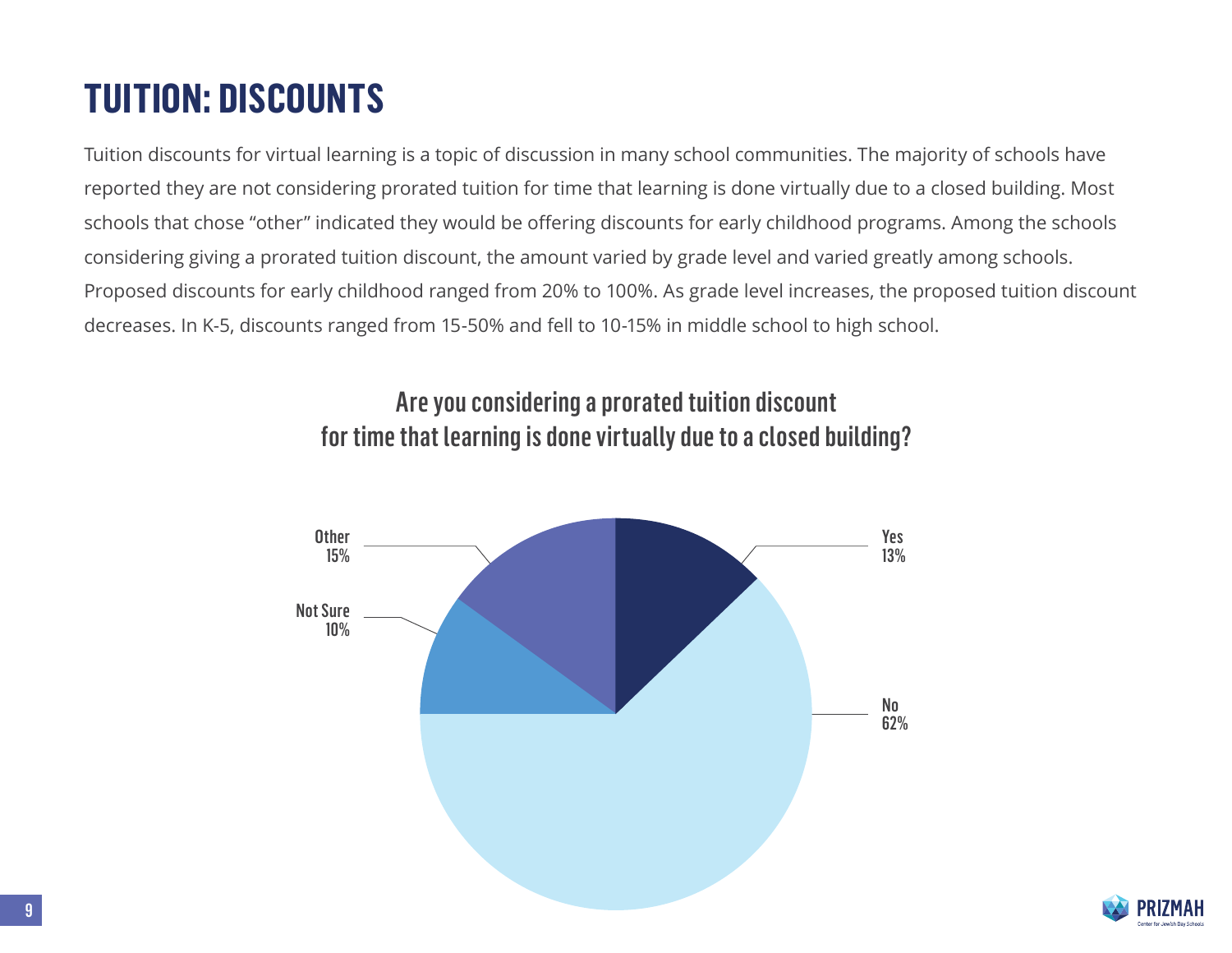### **TUITION: ASSISTANCE**

Schools report significant increases in their tuition assistance/scholarship budgets for the coming year.



The Average Increase in Tuition Assistance Budget

### **\$800,000** (143% INCREASE)

The Maximum Increase in Tuition Assistance Budget



80% of Schools Indicated an Increase in Tuition Assistance for the 2020-2021 School Year

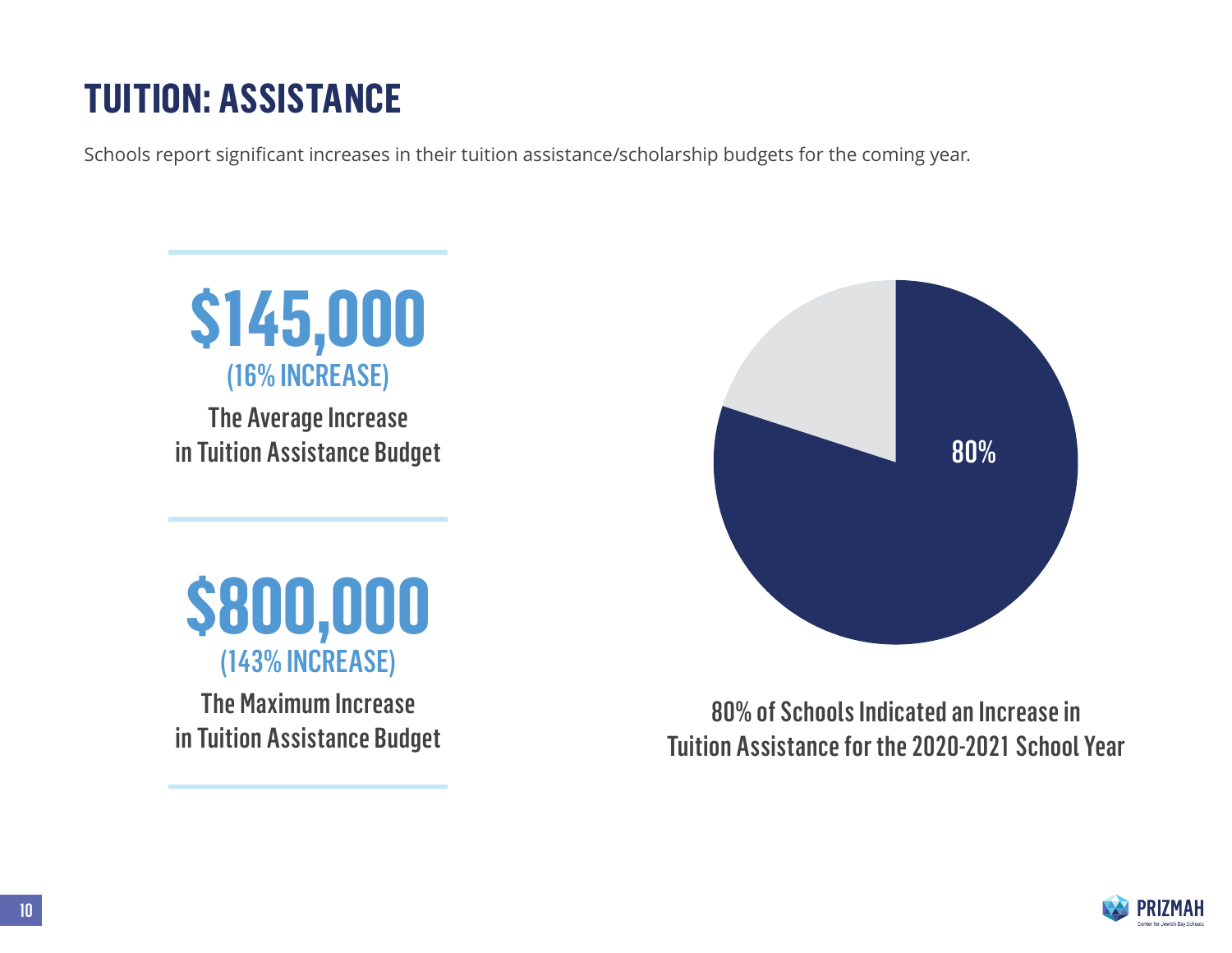### **FINANCE: COVID EXPENSES**

The average increase for all COVID related expenses is \$173,031. The maximum reported total increase is \$909,000. The average increased cost from COVID related expenses is \$669 per student. The max is \$3,375 per student.

#### Estimated Increased Cost for COVID Related Expenses



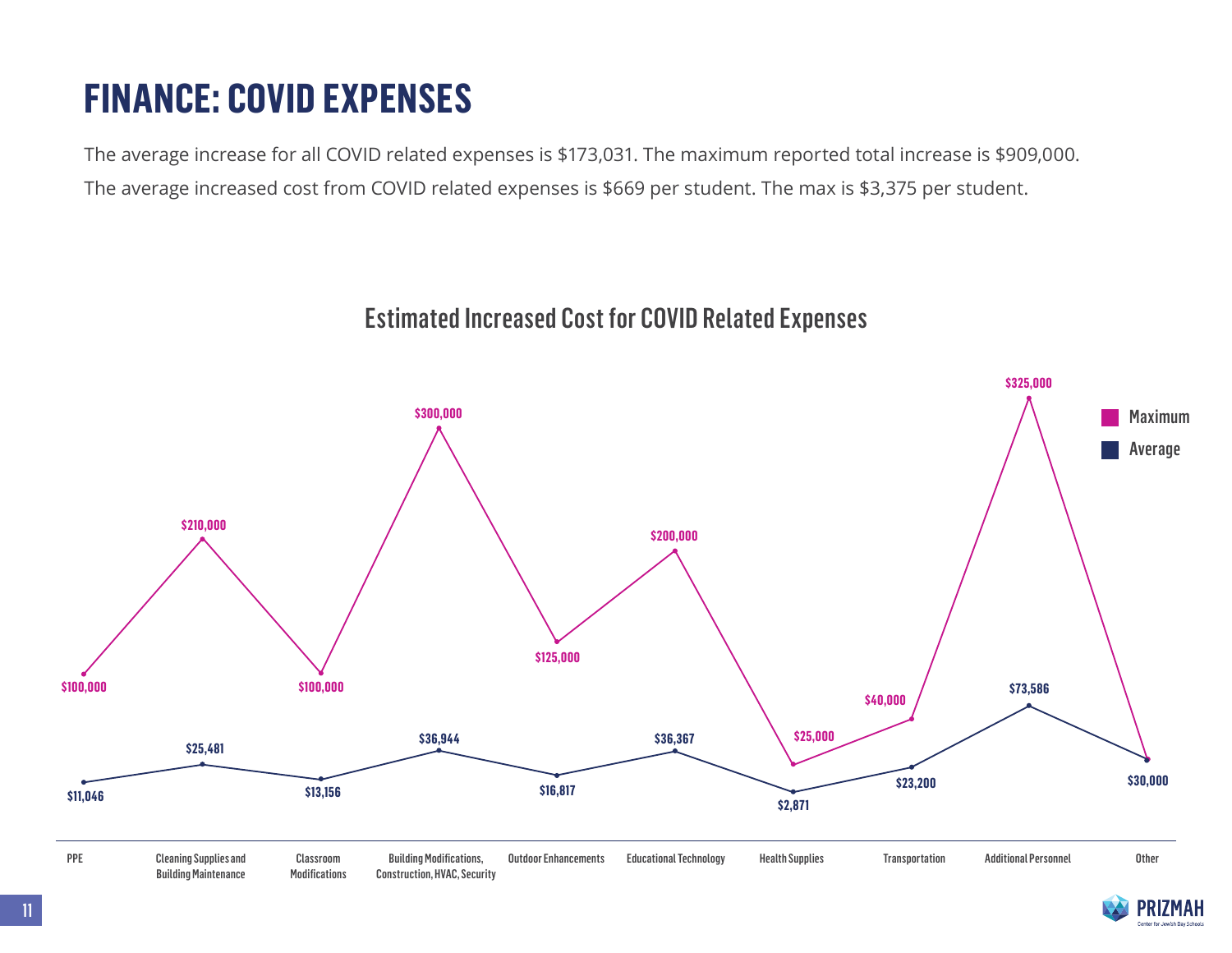### **FINANCE: BUDGET CUTS**

37% of schools report they are not planning any budget cuts at this time. The top 3 areas schools indicate budget cuts are

- Professional development
- Non-program staff
- Administrative staff

Some schools indicated pay freezes, in lieu of or in addition to budget cuts.



#### Projected Budget Cuts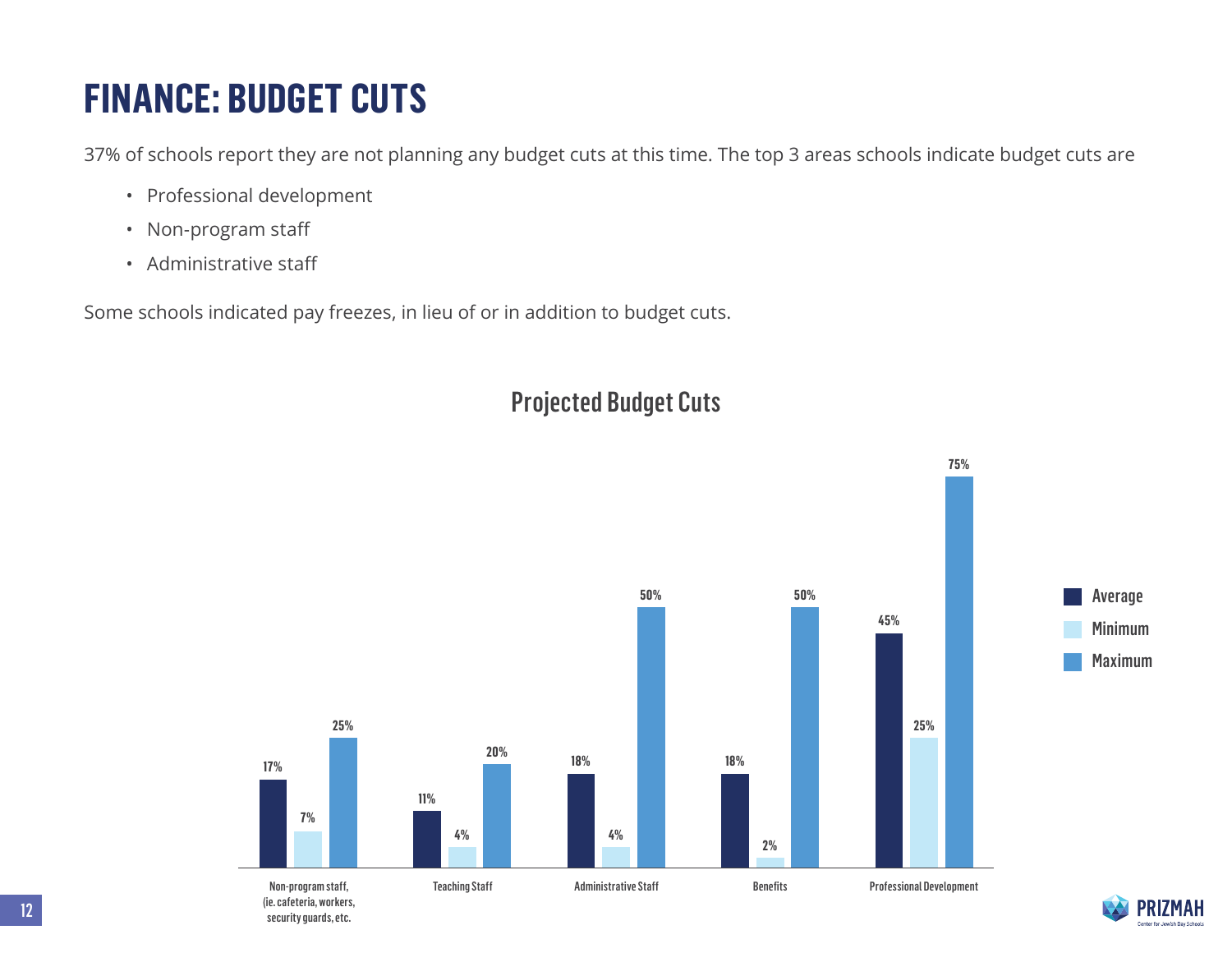### **ENROLLMENT: INQUIRIES**

65% of schools reported an increase in enrollment inquiries. Among them, the majority of those inquiries are from public school families.



#### Source of Increased Inquiries

# **Two Thirds of Schools**

are indicating that **under 50%** 

of their inquiring families are indicating a need for tuition assistance

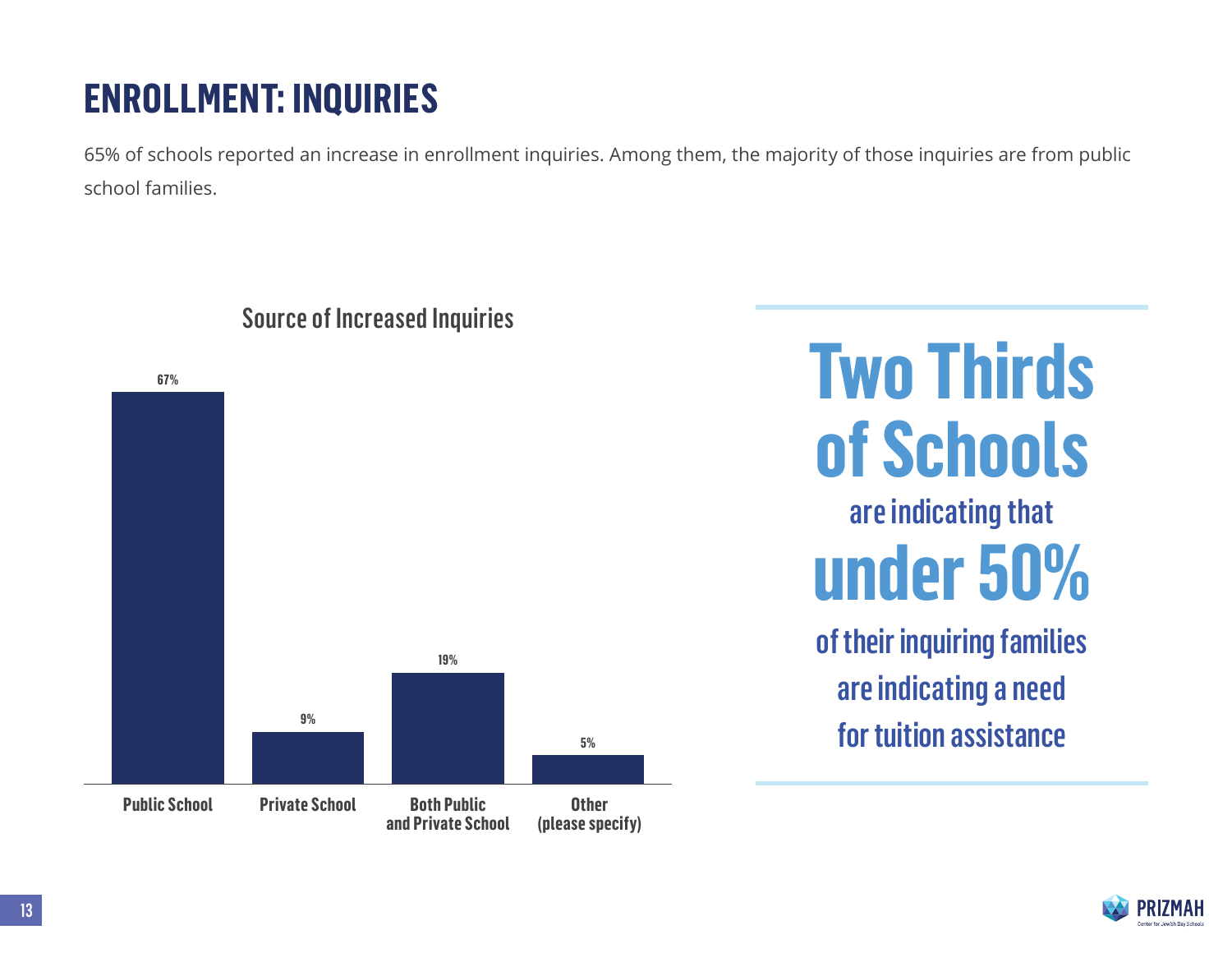### **ENROLLMENT: TRENDS**

More than half of schools reported stable or increased enrollment for the 2020-2021 school year. Schools that are projecting an increase in enrollment cited various factors such as a growth trends prior to COVID, better online learning versus local public schools, and smaller class sizes. Schools projecting a decrease in enrollment cited various contributing factors such as the fully-online learning, health concerns, Aliyah to Israel, family financial issues and local demographics.

#### Compared to the 2019-2020 School Year, How Do You Project Your 2020 Overall Enrollment Will Change?



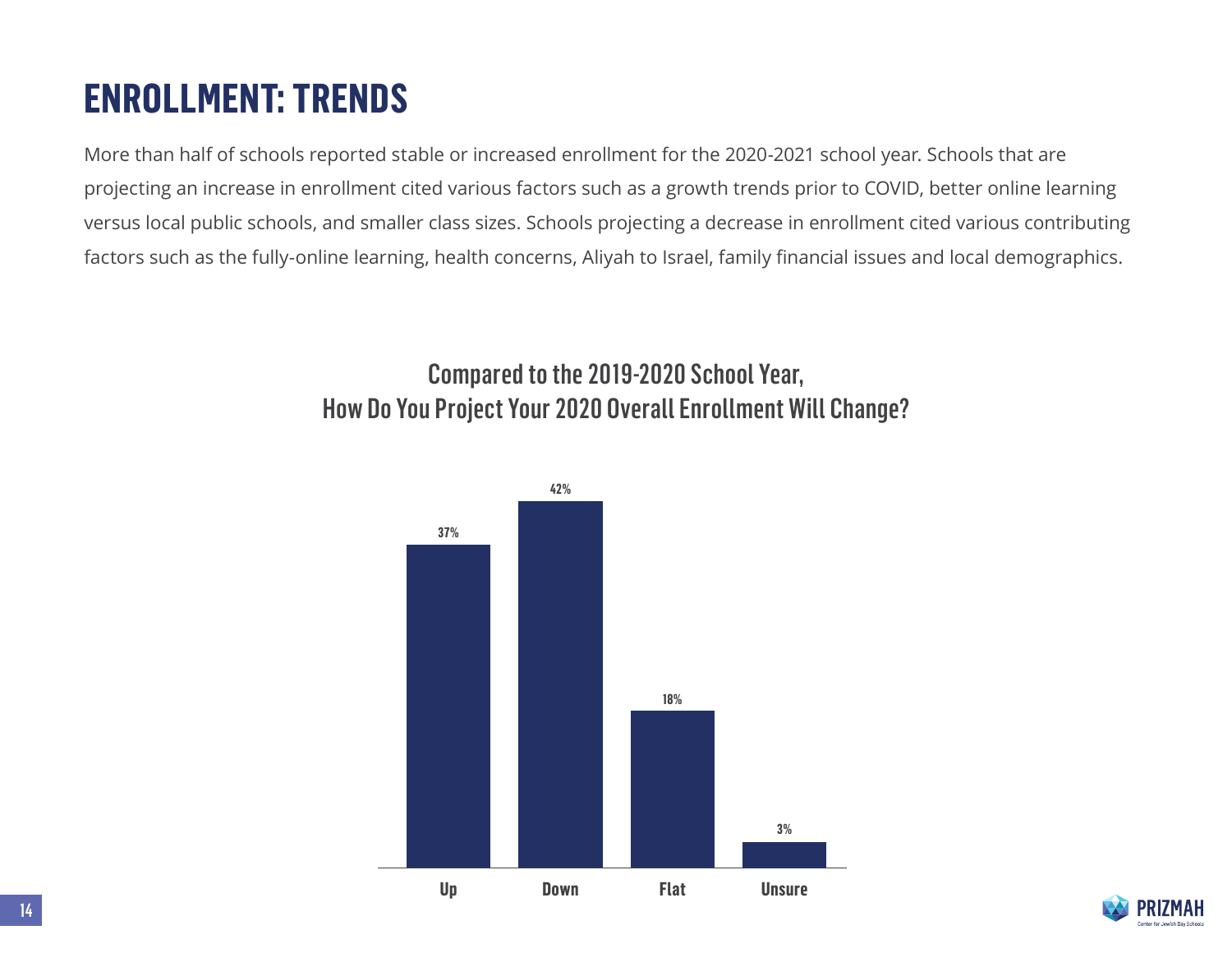#### **FUNDRAISING: PROJECTIONS**

Nearly 60% of schools are projecting a decrease in fundraising. As of early August 2020 most schools hadn't decided yet whether their major fundraising event(s) will be in person or virtual.

#### Compared to the 2019-2020 School Year, How Do You Project Your 2020-2021 Overall Fundraising Will Change?



#### In the Upcoming School Year, Are You Planning Your Major Fundraising Event(s) to be in Person or Virtual?



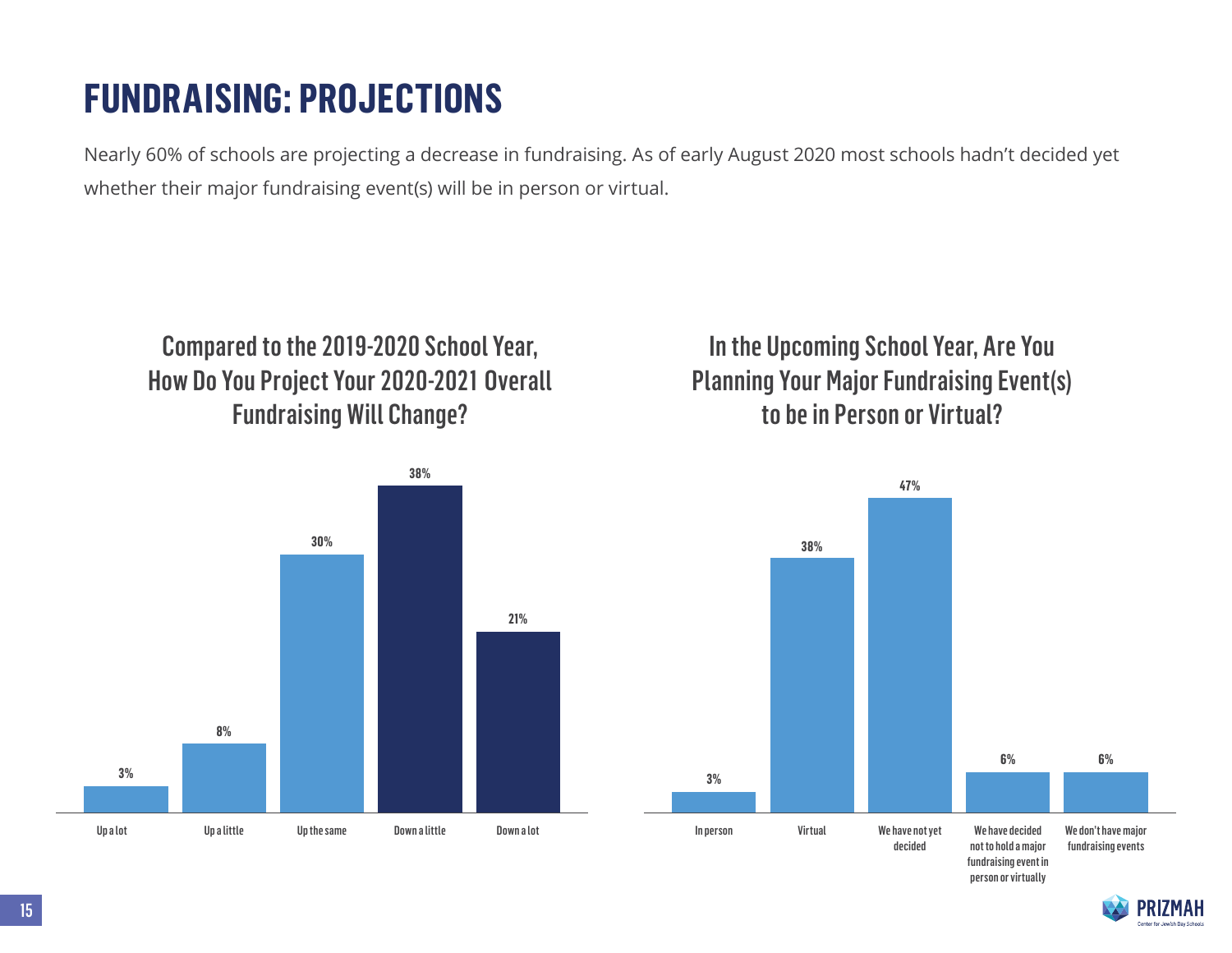### **FUNDRAISING: ENDOWMENT CAMPAIGN**

41% of schools reported they are not planning an endowment campaign in the near future while 16% indicated they had planned an endowment campaign but delayed it due to COVID.

#### When Do You Anticipate Your School Will Begin Working on an Endowment Campaign?